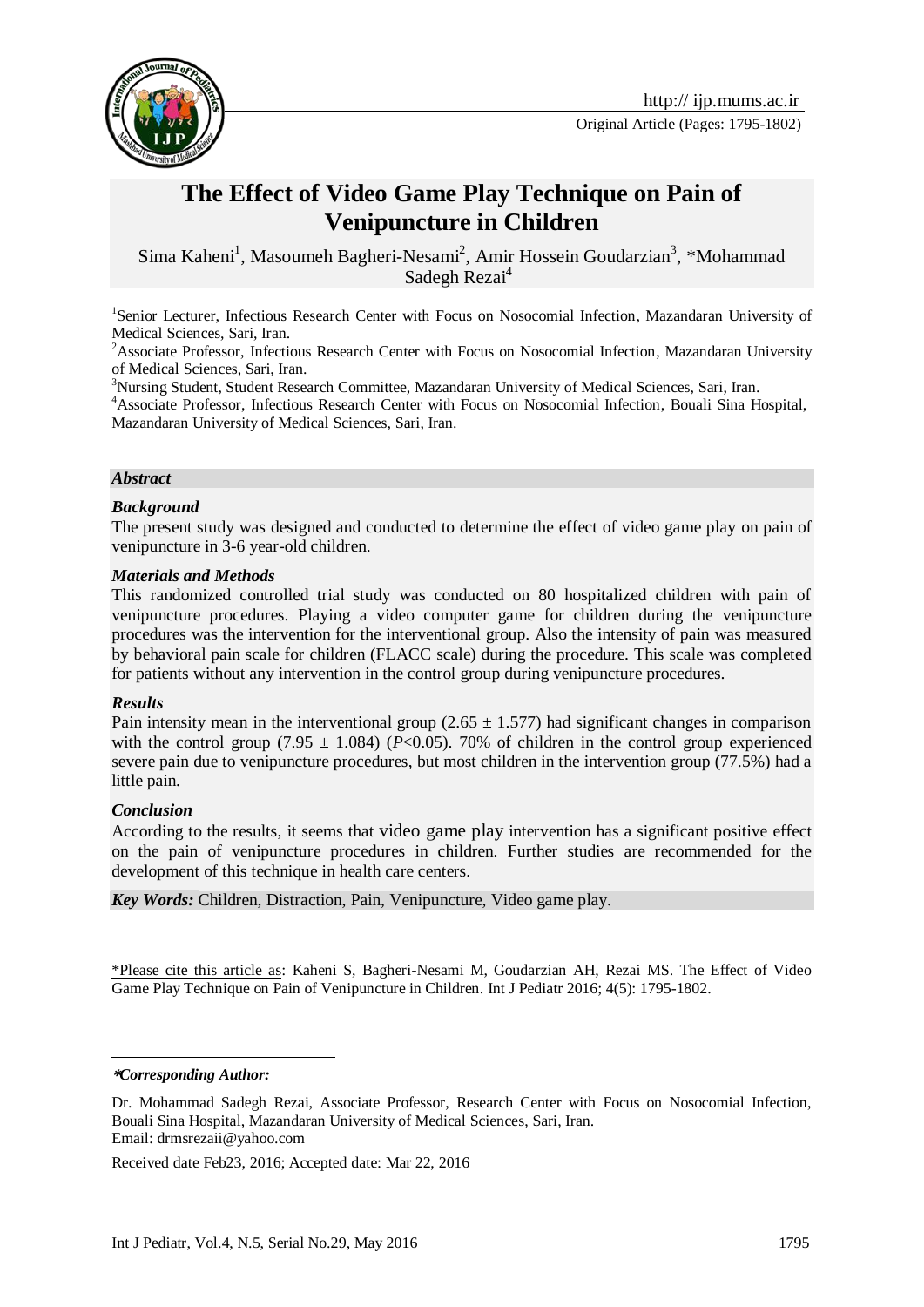## **1- INTRODUCTION**

Pain is defined as one of the health problems in children and its incidence under abnormal physiological conditions is regarded as the most important body`s defense mechanism (1, 2). There is little data on the epidemiology of pain, but it is thought that the pain is taken seriously in adults for different reasons. In children, pain has no social reflection and this is why there is not enough motivation to carry out such studies (3). Because of the great importance and benefits of pain and pain control, Pain Association of America has called it as the fifth vital sign and the years of 2001-2010 is called pain control decade (4). Studies show that the main reason of the lack of referring to doctors in adults has been bitter and painful experiences of medical procedures in their 10 first years of life (5). Pain can cause numerous physiological problems such as dilated pupils, sweating, increased heart rate, increased blood pressure and skin rash (6,7) which if it is not controlled timely can cause chronic problems in the cardiovascular respiratory, safety, nutrition systems (8), longer hospital stay, excessive absence from school (9) or even death (10). In addition, psychological effects of pain can lead to decreased memory and concentration and a significant reduction in the level of self-confidence in children (11). Children become excited and irritable in response to pain, they will suffer from several disorders such as insomnia and malnutrition (12). For children undergoing painful procedures in hospitals the use of pharmacological and nonpharmacological treatments caused harmful effects of pain (13). Inserting intravenous catheter is one of the most painful and frequent acts for children in hospitals, most children express this method as the most stressful and violent course of treatment (14-16). Children in these situations cry and refuse to cooperate that this psychological suffering results in a significant reduction

in successful venipuncture and will result in further problems (17). Agency for health care policy states that effective pain treatment includes drug and non-drug play therapy (18, 19). The most obvious nondrug treatment is behavioral therapy and distraction method is one of these therapies (20). In this way, pleasant things deflected attention from medical procedures and reduces the perception of pain (21). This method is much less expensive than drug therapy with fewer side effects; in addition, the measures include independent nursing activities and are very attractive to children (22). Several methods have been proposed for pain relief with nonpharmacological methods. Yoo et al. tested the effects of Animation on 20 children and found that the difference between experimental and control groups was significant (23). Gupta proved the positive effect of inflating balloons during venipuncture procedure (24). But in some studies, although the distraction method had significant effect on pain relief, a significant difference between the two groups was not created. For example, in a study, the pain of intravenous venipuncture in children was significantly reduced by listening to music but no significant difference between the two groups was created (25). In another study of non-drug treatment method, distraction reduced the fear and stress of vaccination (26). Despite the fact that these effective methods have attracted the attention of medical staff, most studies have been done in the area of chronic pain and fewer studies have been done about the effect of distraction in relieving pain caused by intravenous venipuncture in children (7, 27).

Considering the available database, few studied have been conducted in this field. Since its proper use can effectively improve the quality of clinical services, this study aimed to determine the effect of Video gameplay on the pain of venipuncture in 3-6 years children.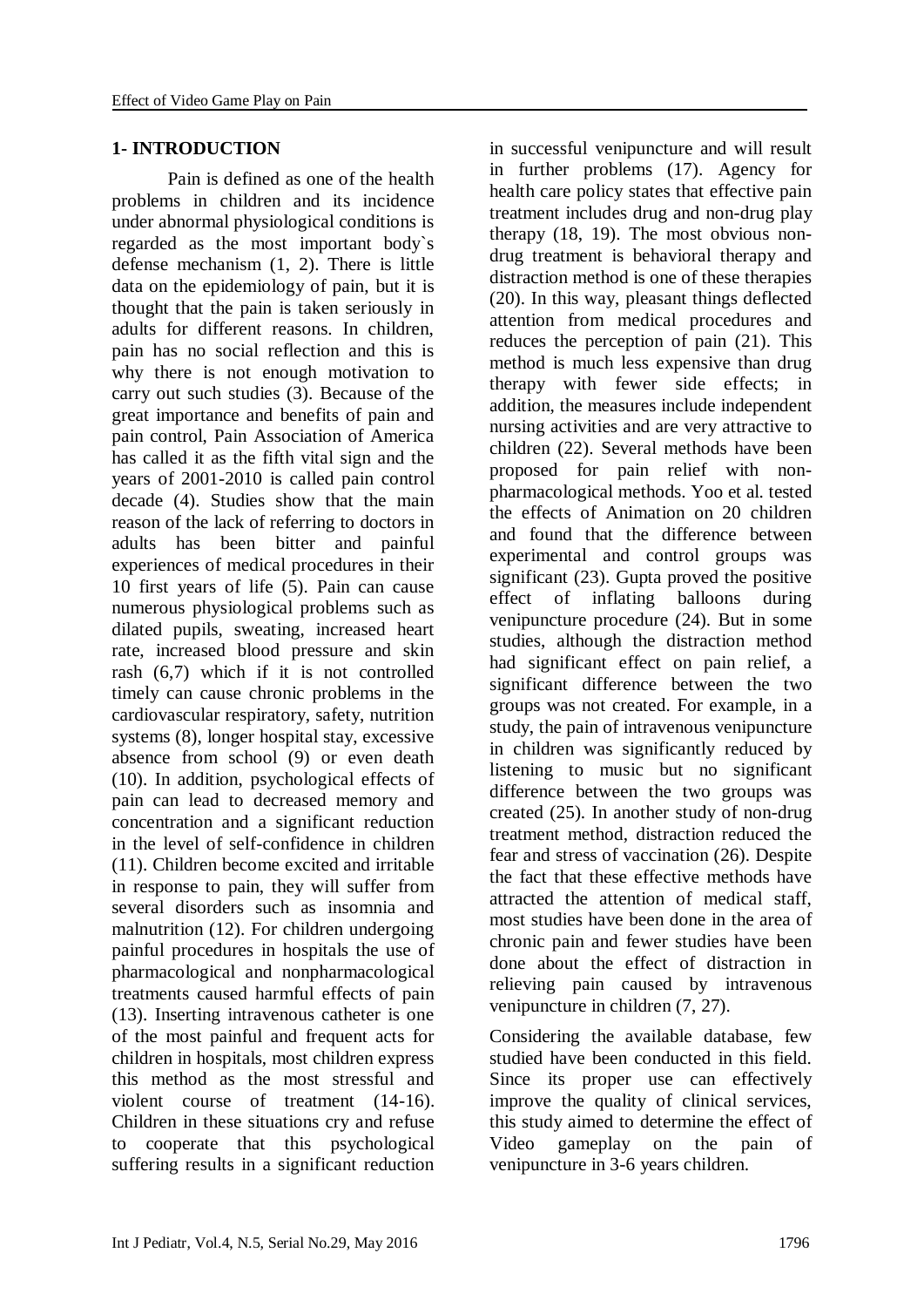## **2- MATERIALS AND METHODS**

The present study was a single-blind RCT which aims to determine the effect of video game play technique on pain of venipuncture in 3-6 year-old children hospitalized to Bu-Ali Sina hospital, Sari city, North of Iran, in 2016 (02 Jan- 15 Feb 2016). The study population consisted of all children suffering from pain of venipuncture that were treated in the pediatric ward of Bu-Ali Sina hospital. According to the study result (28), the sample size was estimated 40 people in two groups.

$$
\begin{gathered} n_1=n_2=\frac{\left(\delta_1^2+\delta_2^2\right){\times} \left(\rm \textbf{Z}_{{1-\frac{\alpha}{2}}}+\rm \textbf{Z}_{{1-\beta}}\right)^2}{\left(\mu_{{0-\mu_1}}\right)^2} \\ n_1=n_2=\frac{\left(7.3^2\,+\,6.8^2\,\,\right){\times} \left(2.58+2.53\right){}^2}{\left(18.9-10.7\right){}^2} \end{gathered}
$$

The sample size was estimated based on a study with mean and standard deviation (SD) of pain after video game play in the interventional group  $10.7 \pm 7.3$ and in the control group  $18.9 \pm 6.8$  (29). It was calculated with statistical power of 95% and confidence level (CI) of 99% in each group that, 40 patients were enrolled in each group (**Figure.1**). Children selected by accessible sampling and 3-6 year-old children were allocated to control group and video game play group based on the table of random numbers. In this study by a 3 years old child it is meant the beginning of 3 third year to 3 years and 11 months and 29 days and by a 4 years old child it is meant the beginning of fourth year to 4 years and 11 months and 29 days and by 5 years old child it is meant the beginning of fifth year to 5 years and 11 months and 29 days. Inclusion criteria were:

- the age of child (beginning of third year to the end of sixth year),
- alertness to place,
- $\blacksquare$  time and person,
- having the ability to communicate,
- not having speech and auditory disorders, need to second venipuncture due to damage of the vessel and
- the presence of a parent with the child.

If child was in life-threatening emergency or critical condition was excluded from the study. After receiving the permission of ethics committee of Mazandaran University of Medical Sciences and hospital officials, the samples were selected from among children who had inclusion criteria. Researcher introduced himself to the research subjects and after explaining the purpose of the study to the subjects and their parents, getting a written consent form parents in both groups and presented some explanations about research. For the interventional group, 3 minutes before the venipuncture procedures (29), video game play started by displaying a game on a portable monitor and continued until the end of venipuncture procedures and in the control group, venipuncture procedures was done without any intervention. On average the video game was played for each of patients about 5 minutes during venipuncture procedure. One of the parents attended during the procedure in both groups. Used video was related to Sonic games that was provided by Sega company in 2015.

Data collection instruments in this study was demographic and medical information questionnaires (gender, age and weight) and the Face, Legs, Activity, Cry, Consolability scale (FLACC). Demographic and medical questionnaire was filled out through interviews with one of the parents and patients medical record. Behavioral pain scale for children was observed and recorded from the beginning of venipuncture procedures and during of it in both interventional and control groups. Children's behavioral pain scale is used to determine the severity of pain in children during venipuncture procedures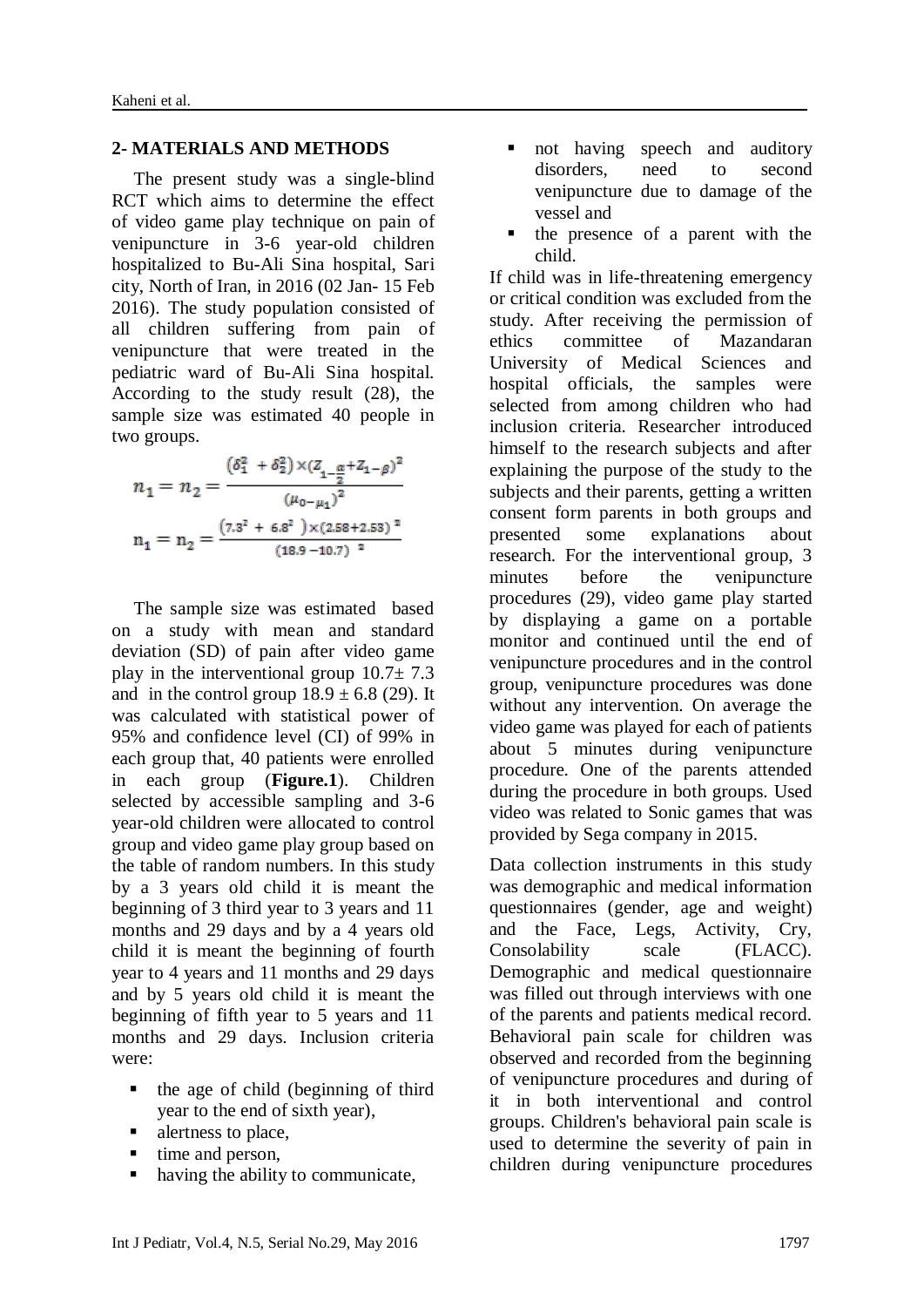based on children's behavioral responses. This scale including 5-section composed face, legs, activity, crying and the ability to relief. Each section accounts for 0-2 scores. Higher scores indicate bigger responses to pain. The scores of each section were separately recorded and then were summed to calculate the total score of pain. The range was from 0 to 3 (slight pain), from 4 to 7 (moderate pain) and from 8 to 10 which indicates severe pain (30). The researcher has scored this scale by observing the child's behavior during the venipuncture procedures. Children's behavioral pain scale is a valid and standard instrument and it has been used in several studies (2, 29, 30).



**Fig1**: Consort diagram

#### **2-1. Ethical consideration**

This study was conducted according to the Helsinki Statement (31) and has been approved by the ethics committee of Mazandaran University of Medical Sciences (IR.MAZUMS.REC.94-1806).

#### **2-2. Statistical analysis**

Data was analyzed using SPSS, 21.0 (released 2007; SPSS for Windows, SPSS Inc., Chicago, IL, USA). Mean and SD

were used to evaluate the quantitative variables (age) and absolute and relative frequency was used to evaluate the gender. Independent T-test was used to assess changes in mean pain between the two groups. The Chi-square test was used to compare pain intensity between the two groups. In this study, a significant level of P<0.05 was considered.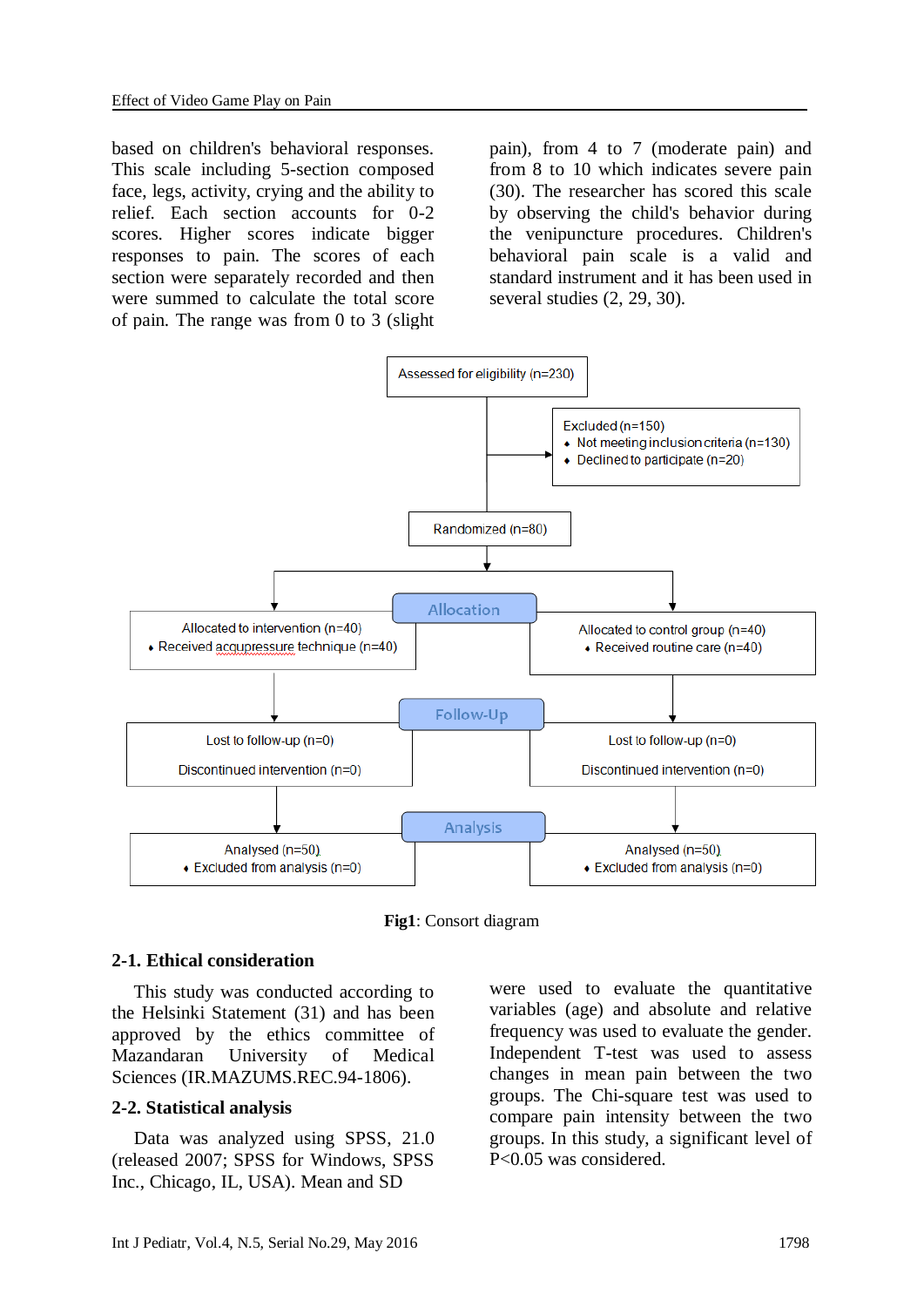# **3- RESULTS**

The present study was conducted on 80 hospitalized children with demographic data presented in (**Table.1**). Age, gender and among children were not significant different in the intervention and control groups (P>0.05) (**Table.1**). The mean and standard deviation of the score of behavioral responses to pain in the control and intervention group were  $7.95 \pm 1.084$ 

and  $2.65 \pm 1.577$ , respectively (**Table.2**). There was a significant difference between the two groups in terms of pain  $(P<0.001)$ . Also, 70% of children in the control group experienced severe pain, but most children in the intervention group (77.5%) had a little pain. There was a significant difference found by Chi-square test in terms of pain intensity in both groups (P<0.001) (**Table.3**).

| Table 1. Demographic characteristics of children in control $(n=40)$ and interventional $(n=40)$ groups |  |
|---------------------------------------------------------------------------------------------------------|--|
|                                                                                                         |  |

| Variables            | <b>Interventional Group</b> | Control Group       | Test         | P- value |
|----------------------|-----------------------------|---------------------|--------------|----------|
|                      | $N$ (%) or Mean(SD)         | $N$ (%) or Mean(SD) |              |          |
| Gender               |                             |                     |              |          |
| Male                 | 20 (46.5%)                  | $X^2=0.453$         | 0.501        |          |
| Female               | 20 (54%)                    | 17 (46%)            |              |          |
| Age                  |                             |                     |              |          |
| 3 years              | 18 (64.2%)                  | $10(35.8\%)$        |              |          |
| 4 years              | 9(37.5%)                    | $X^2 = 4.119$       | 0.249        |          |
| 5 years              | $8(50\%)$                   | $8(50\%)$           |              |          |
| 6 years              | 5(41.6%)                    | $7(58.4\%)$         |              |          |
| Weight               | $14.40 \pm 1.676$           | $14.02 \pm 1.625$   | $t = -1.016$ | 0.313    |
| Time of venipuncture | $4.92 + 1.071$              | $4.70 + 0.966$      | $t = -0.986$ | 0.327    |

**Table 2:** Comparison the pain mean during the intervention in control and interventional groups

| Variable             | Mean $(SD)$  | Independent t-test | P- value |
|----------------------|--------------|--------------------|----------|
| Control group        | 7.95 (1.084) |                    |          |
|                      |              | 17.505             | 0.001    |
| Interventional group | 2.65(1.577)  |                    |          |

|  |                       |  |  |  |  |  | Table 3: Comparison the categorical pain intensity during the intervention in control and interventional |  |
|--|-----------------------|--|--|--|--|--|----------------------------------------------------------------------------------------------------------|--|
|  | groups by fisher test |  |  |  |  |  |                                                                                                          |  |

| $H = 0$<br>Variable | Control group<br>$N(\%)$ | Interventional group<br>N(%) | P- value |
|---------------------|--------------------------|------------------------------|----------|
| Low $(0-3)$         |                          | 31 (77.5%)                   |          |
| Average $(4-7)$     | 11 (30%)                 | 9(22.5%)                     | 0.001    |
| High $(8-10)$       | 29 (70%)                 |                              |          |

### **4- DISCUSSION**

This study showed that distraction technique was effective on the pain of venipuncture in children. Several studies have proved the positive effect of pain distraction techniques on the pain of variety of procedures. In a study of adults undergoing flexible bronchoscopy (FB), the effects of natural signs and environmental sounds on the reduction of the pain of the procedure was demonstrated (32). when performing painful procedures, if appropriate palliative measures were not used; children will think of all nursing activities being painful and they will have this fear till adulthood (33). In another study on a number of adolescents with cancer, significant reduction of pain and anxiety was reported following the use of distraction techniques (34). Consistent with the present study, in another research on children, distraction had a significant effect on reducing the pain associated with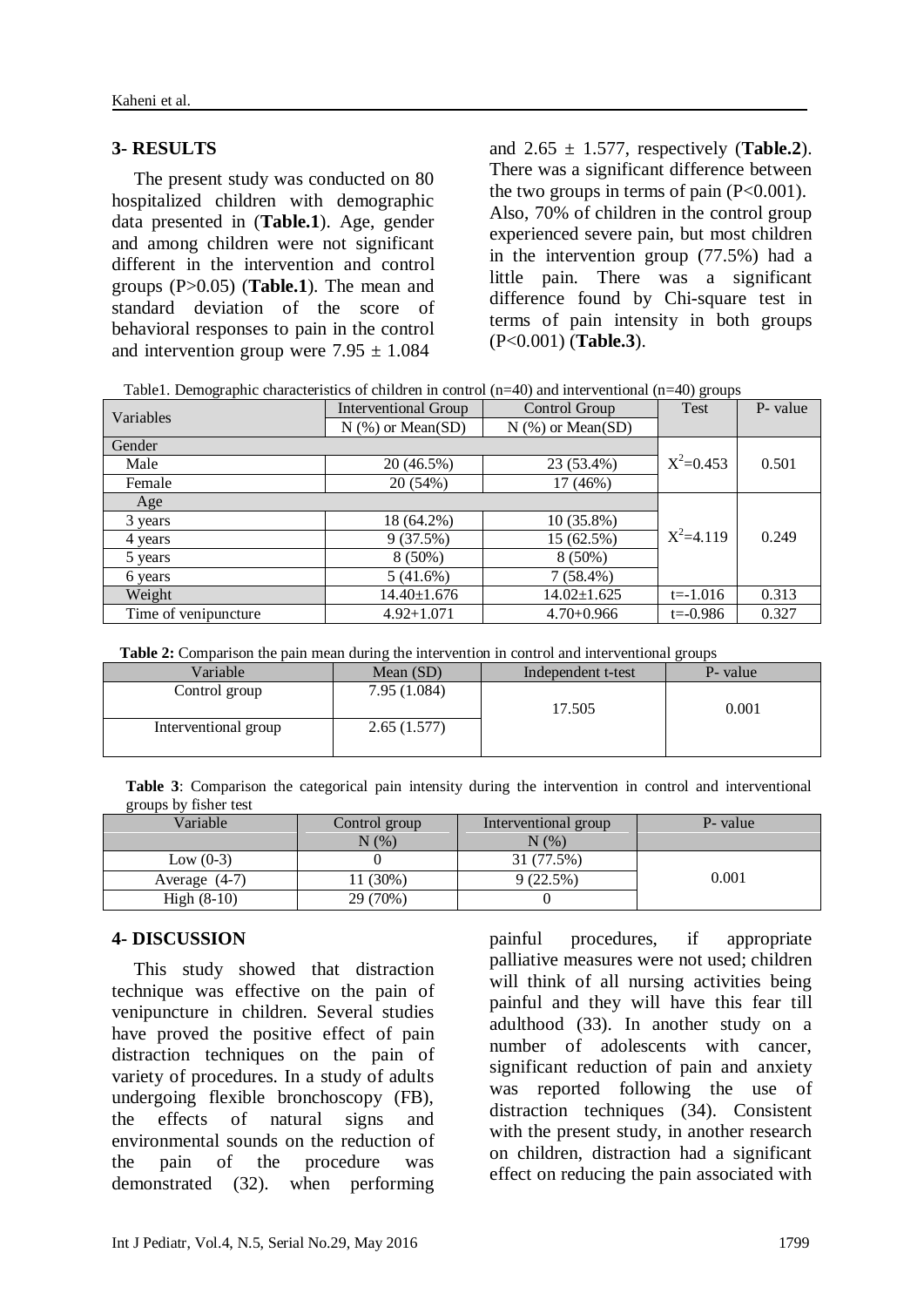venipuncture (35). For children, pain is not only an unpleasant feeling, but due to lack of ability to predict and understand the causes of pain, they become confused when facing to venipuncture procedure and do not show a proper reaction, they may even conceal the pain and lack proper control by their caregivers (36). Charmaine and colleagues concluded that distraction safety measures can have significant effects on pain of a series of medical procedures and treatment (37) which is consistent with the present study.

In another study that was conducted on burned children, 13 children with the age of 4-12 years were allocated in 2 groups. In interventional group during 6 sessions, a Cartoon video was shown during dressing changes. Children have right to choose between 2 models of cartoons. Also in both groups, one hour before the intervention, children have been used Codeine phosphate drug (3 Mg/Kg). According to results, it does not seem that procedures such as cartoons broadcast have powerful and effective impact on the pain of dressing change (38). It seems that factors such as differences in the age range of the two studies, small sample size, taking sedative drug before the intervention are the possible causes of the conflict. Yoo et al. investigated the effects of distraction through animation by using laptop on the pain of venipuncture in 20 young children and showed that the intensity of pain reported by children, behavioral responses to pain, cortisol and blood glucose were significantly different in the experimental and control groups (24). Windich and colleagues in a study investigated the effect of variety of distraction that is chosen by the children themselves (such as bubble making, exciting books, music, and manual video games) on pain and fear caused by venipuncture on children and adolescents with cancer. According to the reports, pain significantly reduced in the intervention group but no significant difference was created between groups (39) and not consistent with the present study. Possible causes of this paradox can be due to the difference between children's age (5-18 years old children with an average age of 9.9 years) and the type of tool for distraction. However, in both studies, the main concept of the study (reducing effect on pain) was established. Consistent with the present study, Wang and colleagues reported the effect of watching cartoons on pain from venipuncture (40). Distraction using the five senses reduces pain and the stress of medical procedures. Distraction techniques such as using toys, bubble machines, playing music and video games are as effective as or even better than pharmacologic methods (41).

# **4-1. Limitations of the study**

 The child's habit and socio- cultural context that can influence the pain experience of children and was not controllable in the present study.

# **5. CONCLUSION**

The results showed that distraction technique had a good effect on the intensity of pain in children. Given the need for pain control and its effects on the course of treatment, further studies are needed to be done.

# **6- CONFLICT OF INTEREST**

 The authors had not any financial or personal relationships with other people or organizations during the study. So there was no conflict of interests in this article.

# **7- REFERENCES**

1. Hasanpour M TM, Aein F, Yadegarfar G. The effects of two non-pharmacologic pain management methods for intramuscular injection pain in children. Acute pain 2006; 8(1):7-12.

2. Kaheni S, Rezai MS, Bagheri-Nesami M, Goudarzian AH. The Effect of Distraction Technique on the Pain of Dressing Change in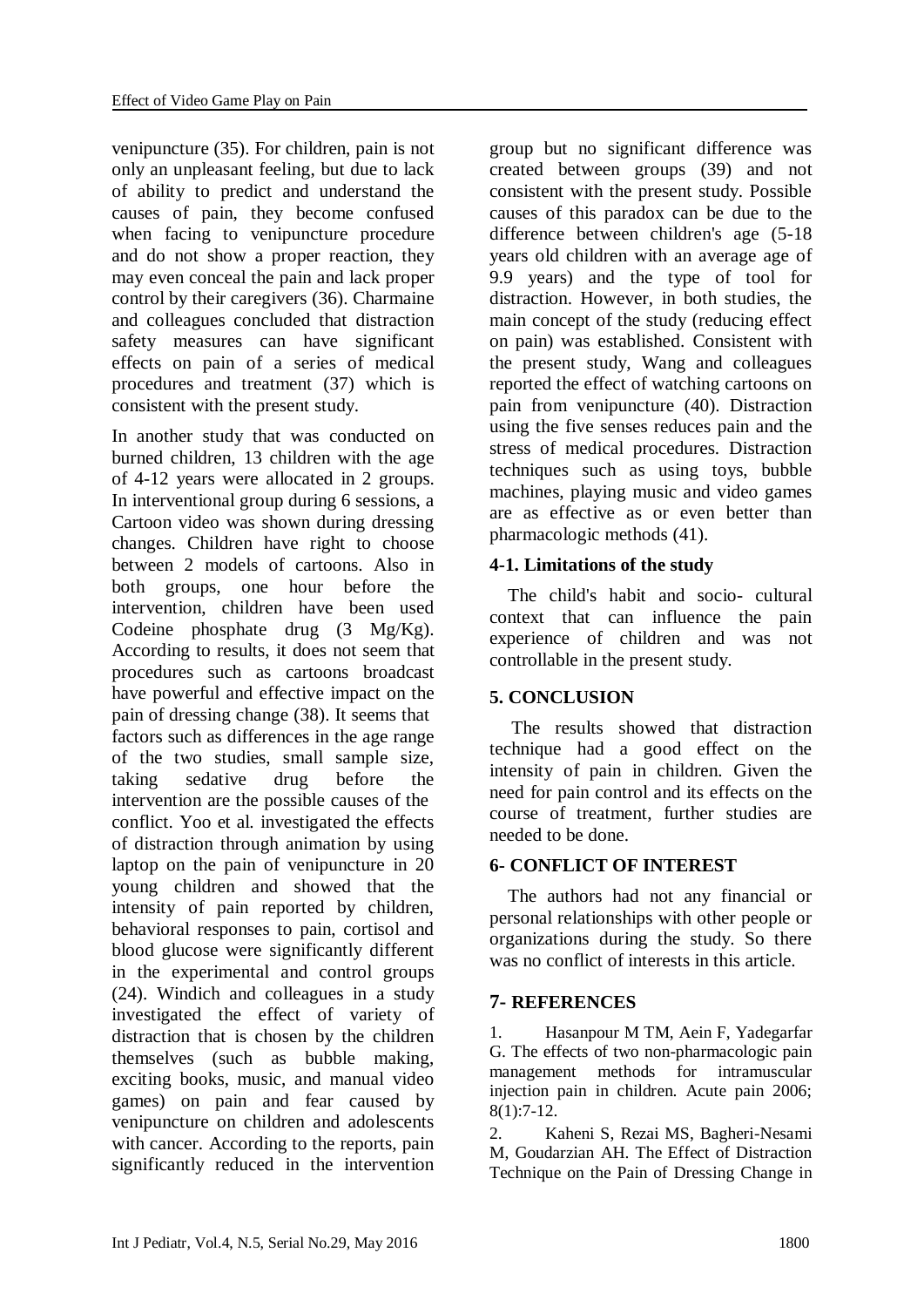3-6 Year-old Children. International Journal of Pediatrics 2016; 4(4):1603-10.

3. Groß M, Warschburger P. Evaluation of a cognitive-behavioral pain management program for children with chronic abdominal pain: a randomized controlled study. Int J Behav Med 2013; 20(3):434-43.

4. Turk D MR. Hand book of pain assessment. 2 ed: New York: Gulford Press; 2001.

5. American academy of pediatrics. Committee on psychosocial aspects of Child and family Health. Task force on pain in infants Children and adolescents a. The assessment and management of acute pain in infants, children and adolescents. Pediatric 2001;108(3):793-7.

6. Wong DL HM, Wilson D, Winkelstein ML, Kline NE. Wong's nursing care of infants and children. 7th ed: Louis: Mosby; 2003.

7. C VHV. Nurses' perceptions of children's pain: a pilot study of cognitive representations. J Pain Symptom Manage 2007; 33(3):290-301.

8. Alavi A ZA, Abdi Yazdan Z, Nam Nabati M. The comparison of distraction and EMLA cream effects on pain intensity due to intravenous catheters in 5-12 years old Thalassemic children. Shahrekord University of Medical Sciences Journal 2005; 7(3):15-9.

9. Genik LM, McMurtry CM, Breau LM. Observer perceptions of pain in children with cognitive impairments: vignette development and validation. Pain Manag 2015; 5(6):425-34.

10. Spacek A. Modern concepts of acute and chronic pain management. Biomed Pharmacother 2006; 60(4):329-35.

11. M P. Effect of oral glucose solution on some physiological and behavioral indices of pain due to blood sampling in hospitalized neonates in Rasht hospital: Nursing Faculty of Guilan University of Medical Sciences; 2006.

12. Lee EK, Yeo Y. Relaxation practice for health in the United States: findings from the National Health Interview Survey. J Holist Nurs 2013; 31(2):139-48.

13. A G. Primary health care of infants. Children and adolescents: New York: Mosby; 2002.

14. Alavi A ZA, Abde Yazdan Z, Namnabat M. Study of distraction and Emla cream on the pain intensity catheter insertion in children with thalassemic age 5- 8 years old. Shahrekord Uni Med Sci J 2005; 7(3):9-15.

15. Uman LS CC, McGrath PJ, Kisely S. Psychological interventions for needlerelated procedural pain and distress in children and adolescents. Cochrane Database Syst Rev 2006; 18(4):CD005179.

16. Migdal M C-PE, Vause E, Henry E, Lazar J. Rapid, needle-free delivery of lidocaine for reducing the pain of venipuncture among pediatric subjects. Pediatric 2005; 115(4):393-8.

17. Wang ZX SL, Chen AP. The efficacy of non-pharmacological methods of pain management in school-age children receiving venepuncture in a paediatric department: a randomized controlled trial of audiovisual distraction and routine psychological intervention. Swiss Med Wkly 2008; 138(39- 40):579-84.

18. Bagheri-Nesami M, Mohseni-Bandpei MA, Shayesteh-Azar M. The effect of Benson relaxation technique on rheumatoid arthritis patients. Int J Nurs Pract 2006; 12: 214-19.

19. Masoumeh Bagheri-Nesam, Fatemeh Espahbodi, Attieh Nikkhah, Seyed Afshin Shorofi, Jamshid Yazdani Charati. The effects of lavender aromatherapy on pain following needle insertion into a fistula in hemodialysis patients. Complement Ther Clin Pract 2014;  $20(1):1-4.$ 

20. Heidari Gorji MA, Bagheri Nesami M, Ayyasi M, Ghafari R, Yazdani J.Comparison of Ice Packs Application and RelaxationTherapy in Pain Reduction during Chest Tube Removal Following Cardiac Surgery. N Am J Med Sci 2014; 6(1):19-24.

21. Masoumeh Bagheri Nesami, Nahid ZargaR, Afshin Gholipour Baradari The Effect of Foot Reflexology Massage on Pain and Fatigue of Patients undergoing Coronary Artery Bypass Graft. Journal of Mazandaran University of Medical Sciences 2012; 22(92):51-62.

22. Alavi A, Namnabat M, Abde Yazdan Z, Parvin N, Akbari N, Samipour V, et al. Pediatric pain management by nurses in educational hospitals of Shahrekord in 2006. Shahrekord University of Medical Sciences Journal 2008; 10(2):66-71. [Persian]